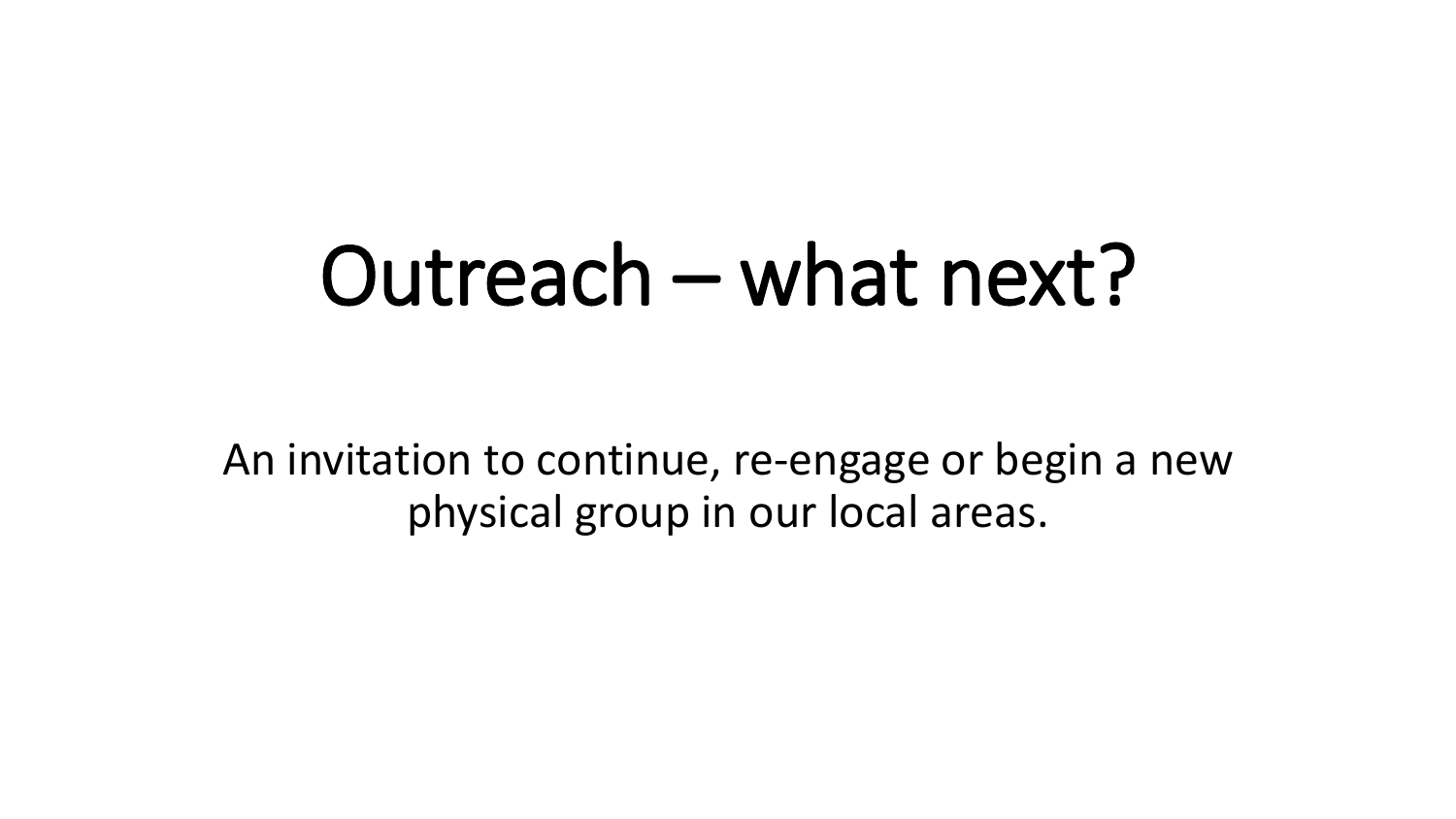Our community promise finishes with "*in the ways which my circumstances allow*"

"Following Jesus does not mean slavishly copying His life. It means making His choice of life your own starting from your own potential and in the place where you find yourself….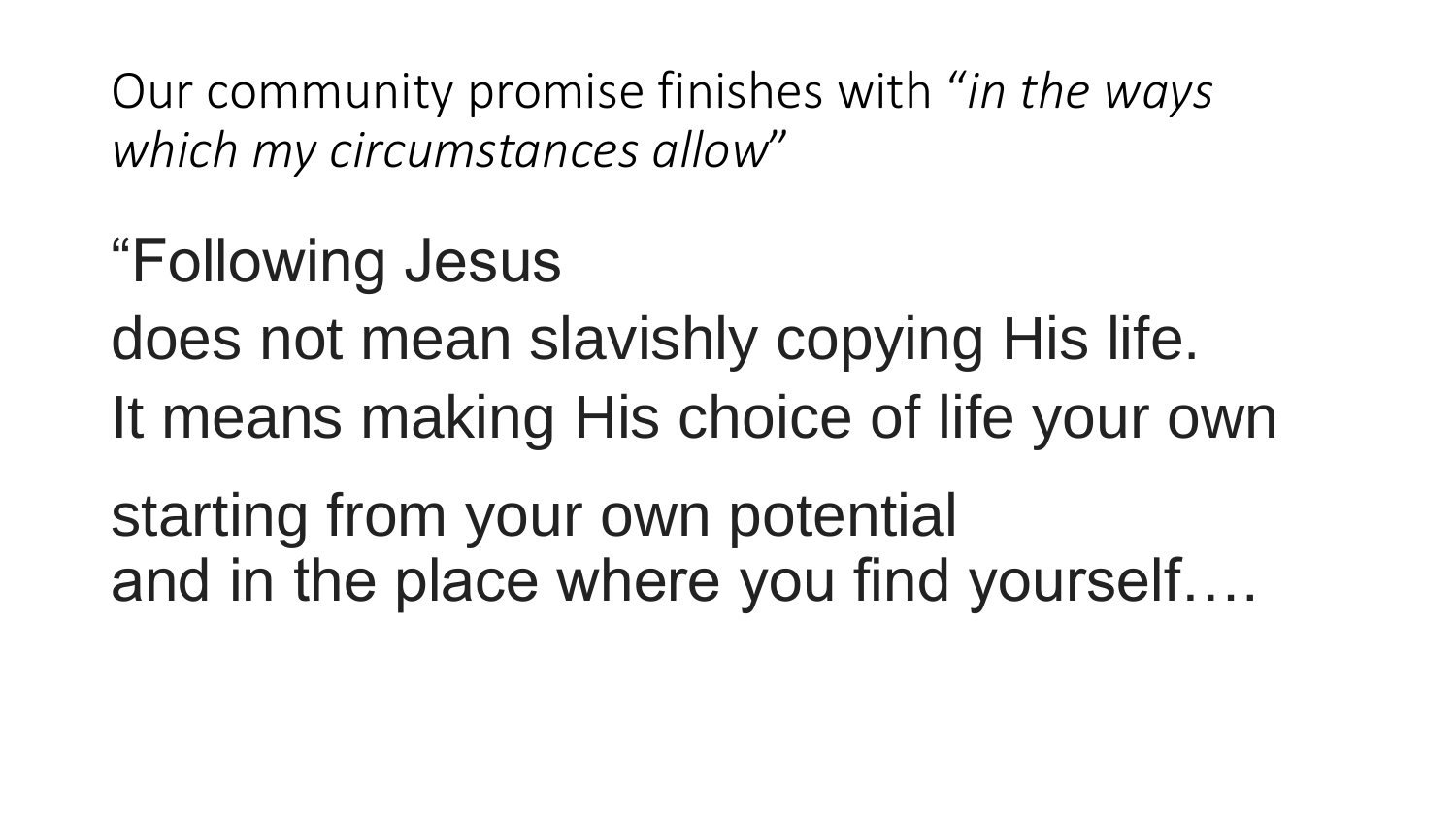He will …teach you to be unlimited space for others, invitation and openness. 'Come to me, all you who are weary and over-burdened and I will give you rest."

*pp 5 & 6, Rule for a New Brother*